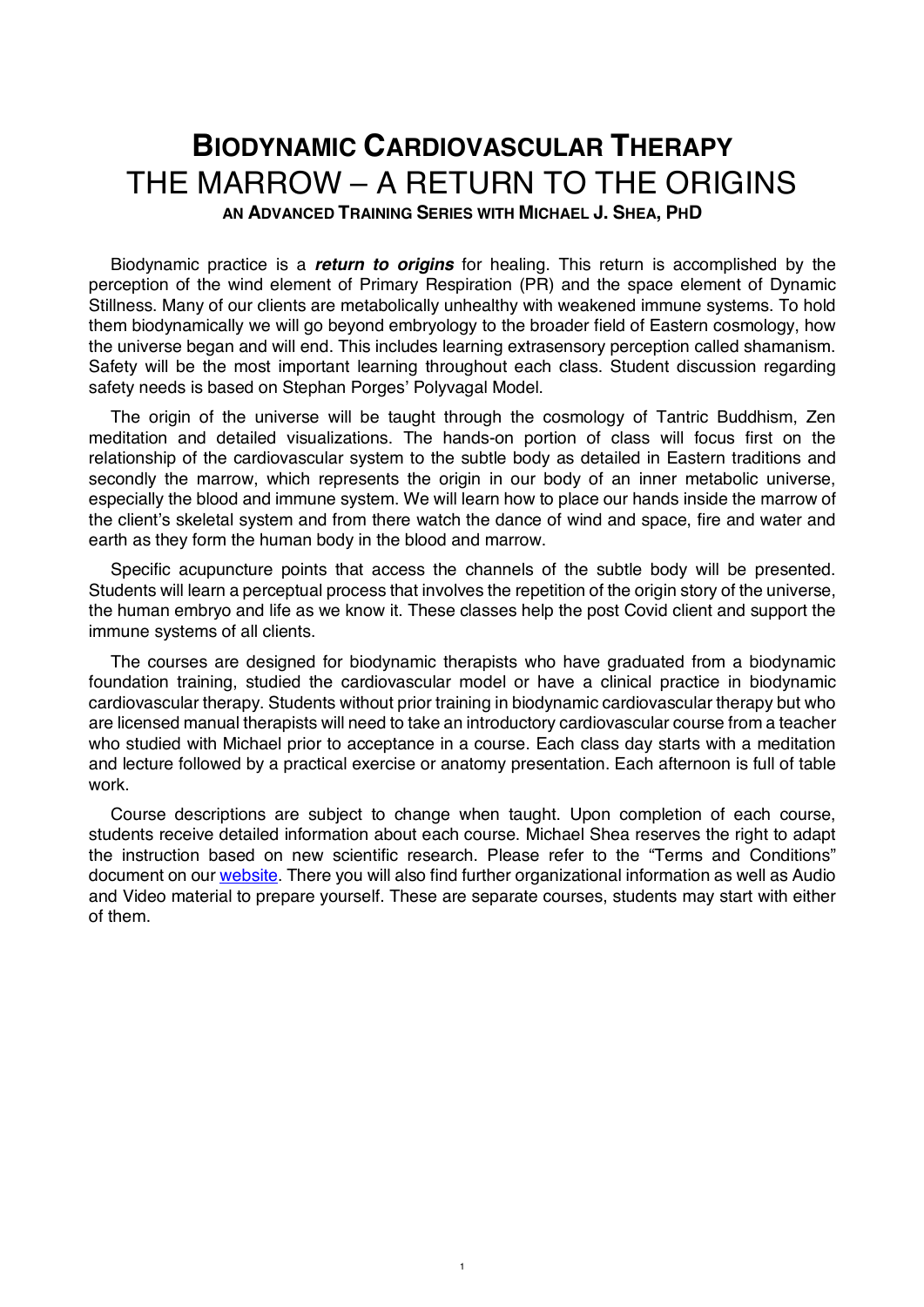# **THE RULES OF THE VASCULAR TREE APPLIED BIODYNAMICS FOR METABOLIC HEALTH**

**October 13th – 16th, 2022 October 20th – 23rd, 2022 October 27th – 30th, 2022**

Short description: Metabolic health is now a primary concern for most of our clients. This includes deep relationships between the endothelium of the artery, the immune, gastrointestinal, and endocrine systems. In this course, the basis of biodynamic practice, Primary Respiration, and dynamic stillness, will expand to include the five elements of the Indo-Tibetan medical traditions, selected acupuncture points from Classical Chinese Medicine, and contact with the vascular tree to promote metabolic health and stimulate an anti-inflammatory response especially in the vagus nerve. Three separate protocols will be taught, one in each of the class days to affect and harmonize metabolic health in the contemporary client.

Learning outcomes: Students will learn the ten aspects of the vascular tree and the logic of how to sequence individual sessions to promote metabolic health and how to synchronize one's therapeutic skills with the rules of the vascular tree. The evolution of Biodynamic practice into deeper levels of the midline, Primary Respiration and stillness is taught from an Eastern perspective.

Day 1:

Lung Ignition. The tree, it's trunk, primary branches and leaves.

We begin with the interface between the fluid body and the vascular tree. Distinctions will be made between the imperfect fluid body and the perfect fluid body of the Tide. Of special importance will be the ANS Plexi of the aorta, descending aorta and abdominal aorta. The subclavian artery and root of the lung are considered to initiate lung ignition.

### Day 2:

Umbilical Ignition. The tree, its roots and secondary branches.

We review session 1 and continue with the root system of the tree: the interface between the abdomen-pelvis and the pelvis-legs, common, internal and external iliac arteries and femoral artery. Special consideration is given to the carotid and vertebral arteries.

# Day 3:

Heart-Brain Ignition. The treetop and it's center, the heart and blood.

We review sessions one and two and continue to stillness at the center of the tree, the heart and blood. Special focus is placed on moving the wind element away from the heart to activate the spiritual chi in the posterior heart fields of the embryonic heart. The third ventricle is taught as the Upper Dantian in Taoism.